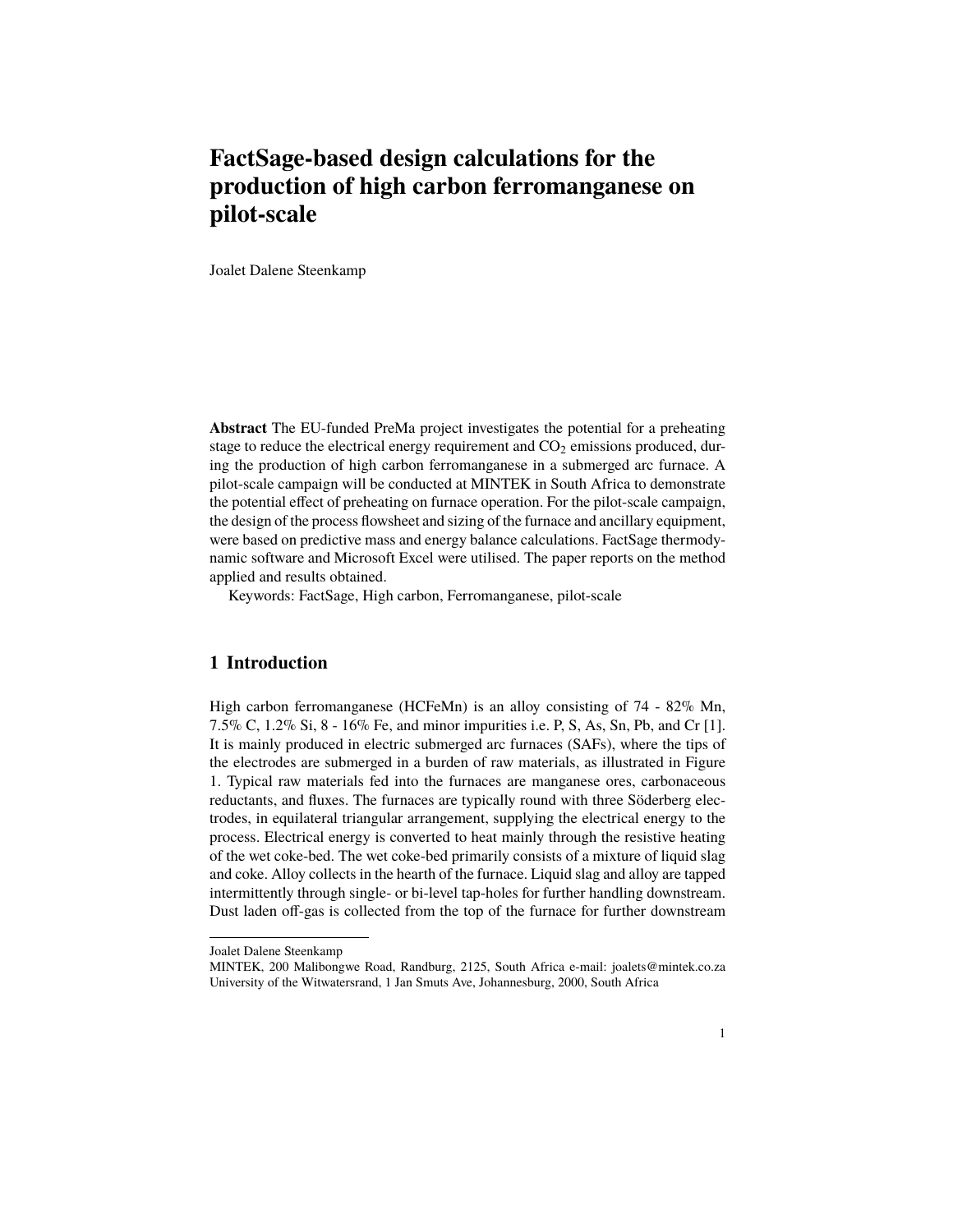treatment. Furnaces can be open, where a gap between the top of the sidewalls and the furnace roof allows for CO-rich off-gasses to be combusted prior to cleaning and venting, or closed, where CO-rich off-gas is cleaned and utilised downstream as a source of energy.



**Fig. 1** Simple schematic of the process flow in a submerged arc furnace utilised in the production of high carbon ferromanganese

The HCFeMn production process is energy intensive with requirements ranging between 2.0 and 3.5 MWh per ton [2], [3], [4], [5]. The process is also a significant producer of  $CO<sub>2</sub>$  emissions, especially in countries where the electrical energy is supplied by coal-fired power stations.

The PreMa project (2018-2022) aims at demonstrating a suite of innovative technologies to reduce the consumption of electrical energy and  $CO<sub>2</sub>$  emissions during the production of HCFeMn in SAFs. A preheating unit will be added to the flowsheet and various technologies are considered, the details of which lies outside the scope of this paper.

Included in the test program is a pilot-scale campaign where the effect of preheating ore to 600°C on SAF operation will be evaluated. As part of the design of the process flowsheet for the pilot-scale facility, and to size the furnace and upstream and downstream equipment, a number of questions were raised:

- 1. What alloy specification will be targeted in terms of the major components (Mn, Fe, Si, and C)?
- 2. What raw materials will be selected?
- 3. What will the ore blend be to meet the selected alloy specification?
- 4. What will the stoichiometric reductant requirement be?
- 5. What will the flux requirement be to optimize recovery of Mn, ensuring tap-ability of the slag at the same time?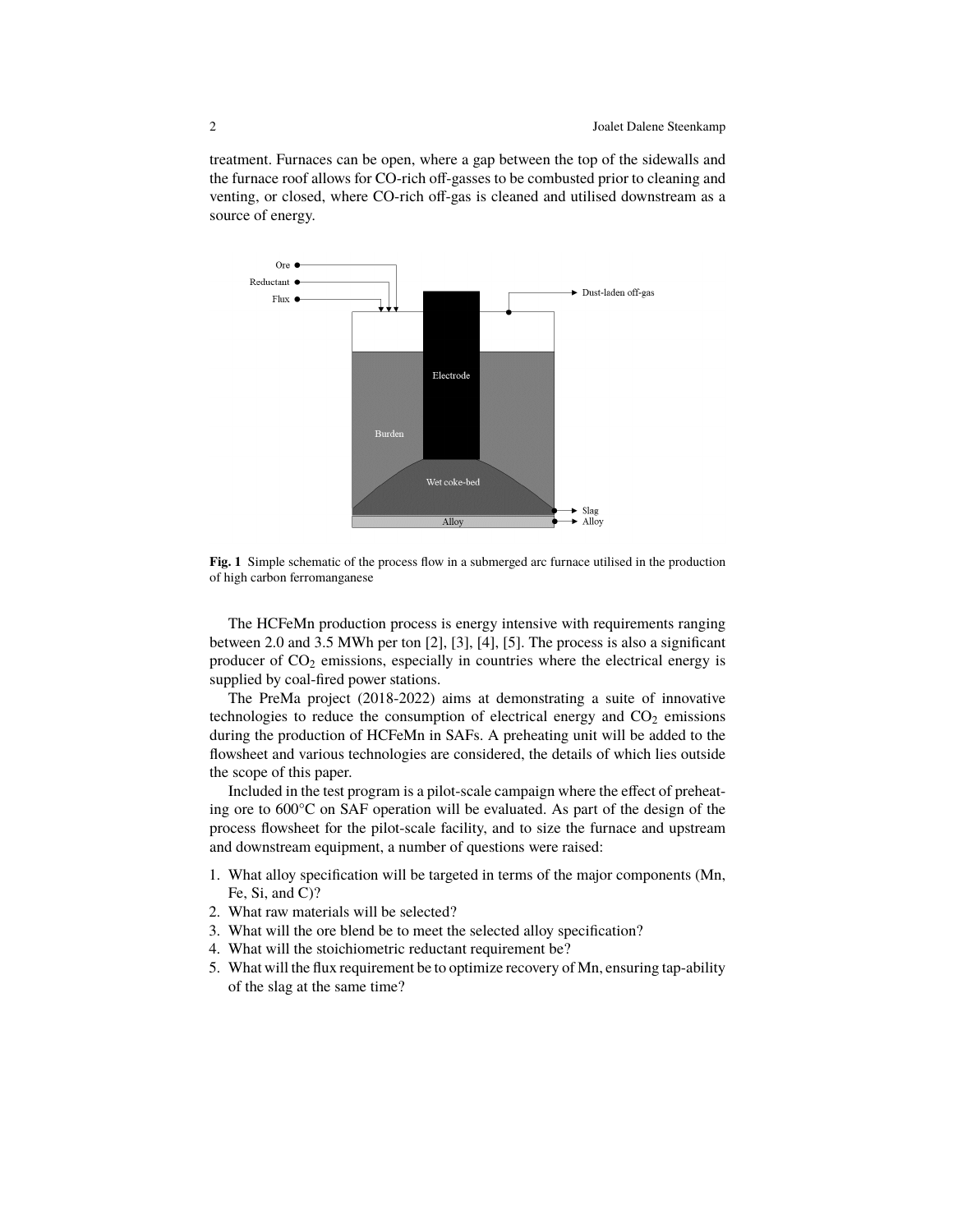Title Suppressed Due to Excessive Length 3

6. What will the process energy requirement be at equilibrium?

Answers were obtained through a review of literature and predictive mass and energy balance calculations.

## **2 Alloy specification**

ASTM standard A99-03 [1] defines the typical grades for high carbon ferromanganese (HCFeMn). The grades vary in terms of their Mn-content with Grade A ranging from 78% to 82% Mn, Grade B from 76% to 78% Mn, and Grade C from 74% to 76% Mn. For design purposes, the lower end of Grade A was targeted: 78% Mn, 7.5% C, 1.2% Si, and 12% Fe (calculated by difference), and a Mn/Fe ratio of 6.5.

## **3 Raw materials**

South Africa accounts for 78% of the world's identified manganese resources and 29% of the world's reserves [6]. In typical smelter operations, especially in South Africa, more than one type of commercially available manganese ore is utilised. This fact is explained by the geology of the Kalahari Manganese Field (KMF), the main source of manganese ores commercially available in South Africa.

Three ore types may be distinguished in the KMF deposit on the basis of their geological alteration styles and mineral assemblages [7], [8], [9]. Mamatwan-type represents the least altered, low grade type of ore in the deposit and typically contains between 20% and 38% Mn. Wessels-type represents hydrothermally altered, high grade type of ore and typically contains between 45% and 60% Mn. The third type of ore is supergene altered ore, which is of variable grade, depending on the degree of alteration.

Key to the definition of these ore types is their different mineral assemblages. Mamatwan-type ores are enriched in Mn-bearing carbonates, compared to Mn oxiderich Wessels-type ores. The oxidation state of the manganese in both types of ores is limited to the bivalent and trivalent state. The supergene ores are defined by the presence of tetravalent Mn-oxide minerals, and are of intermediate grade [9].

Mamatwan ores accounts for the bulk of the commercial ore in the KMF (around 95%) and the supergene ore accounts for a very small portion of the deposit. Due to its abundance, the Mamatwan-type ore forms the basis of any HCFeMn smelting facility in South Africa. Due to its low Mn-content, and increasing smelting costs, the Mamatwan-type ore is blend with Wessels-type or supergene ore.

Producers of manganese ferroalloys typically operate their processes with a number of carbonaceous reductants (i.e. see [10]), and in South African operations quartz is often added as flux.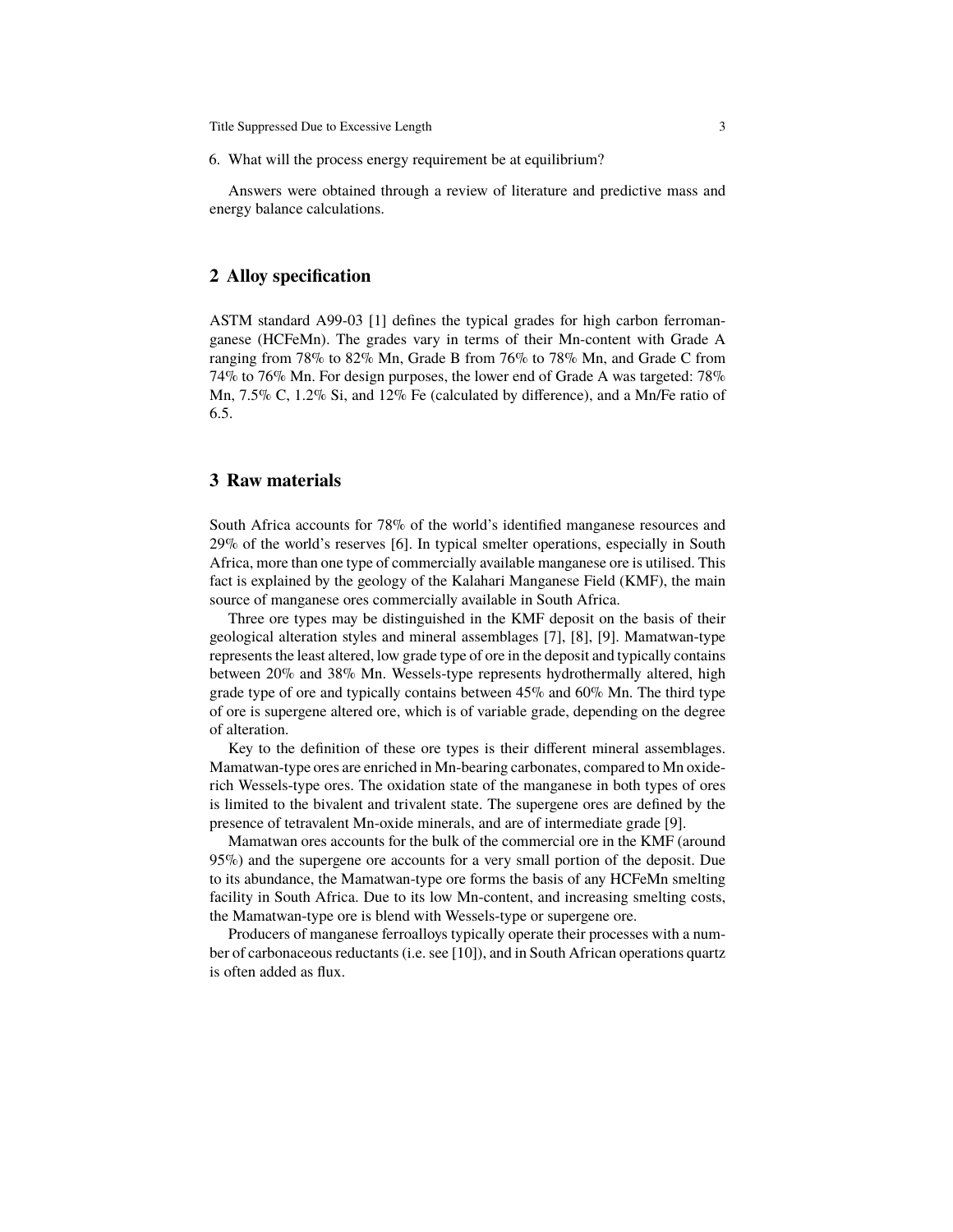For the pilot-scale campaign, five types of raw materials were considered: three types of ores, coke as carbonaceous reductant, and quartz as flux. Ore from Mine A formed the baseline, blended with ore from Mine B in order to meet the Mn/Fe requirement of the alloy due to its higher Mn/Fe ratio (see Table 1). Two grades of ore from Mine A were considered and referred to as Ore #A and Ore #a respectively. Ore from Mine B was referred to as Ore #B. As carbonaceous reductant, only one coke was considered in order to simplify the process control during the campaign. The coke consisted of 2.62% volatile matter, 10.03% ash, and 87.35% fixed carbon (all dry basis) with 3.96% moisture being typical. Table 1 contains the chemical compositions of the manganese ores, ash in coke, and quartz considered in the design calculations.

Table 1 Chemical compositions of raw materials in % by mass.

| Component $Al_2O_3$ CaO |      |       | Fe                       | Fe <sub>2</sub> O <sub>3</sub> | MgO                      | Mn                | SiO <sub>2</sub> | Total  | Mn/Fe |
|-------------------------|------|-------|--------------------------|--------------------------------|--------------------------|-------------------|------------------|--------|-------|
| Ore $#A$                | 0.13 | 13.21 | 4.94                     | ä,                             | 3.30                     | 37.78             | 5.60             | 64.96  | 7.65  |
| Ore #a                  | 0.14 | 14.94 | 5.79                     | ä,                             | 2.59                     | 35.11             | 5.01             | 63.58  | 6.06  |
| Ore $#B$                | 0.09 | 15.33 | 3.86                     | ÷,                             | 4.21                     | 34.29             | 4.72             | 62.50  | 8.88  |
| Ash in coke 17.01       |      | 20.53 | ÷.                       | 33.04                          | 2.25                     | $\qquad \qquad -$ | 27.17            | 100.00 | ÷,    |
| Ouartz                  | 1.20 | -     | $\overline{\phantom{0}}$ | $\overline{\phantom{a}}$       | $\overline{\phantom{0}}$ | ٠                 | 98.80            | 100.00 | ÷,    |

## **4 Ore blend**

To determine the types and ratios of the different manganese ores to utilise in the design calculations, the recovery of Mn was assumed to be 80% and of Fe 100%. These assumptions were based on a review of publications available in literature. Results for accounting balances, based on industrial (closed SAF) [2], [3], [4], [11], [12] or pilot (open SAF) [13], [14] plant data, as well as predictive balances [2], [11], [5], [15] were summarised in Table 2. Equation 1 defines basicity  $(B_3)$  where all components were expressed in  $\%$  by mass.

$$
B_3 = \frac{\%CaO + \%MgO}{\%SiO_2} \tag{1}
$$

Taking the recoveries for Mn and Fe into account, the Mn/Fe ratio of the respective ores then reduces to 6.12 for Ore #A, 4.85 for Ore #a, and 7.11 for Ore #B. To produce an alloy with Mn/Fe ratio of 6.5, Ore #A and Ore #B have to be blend at a ratio of 61.38/38.62, and Ore #a and Ore #B at 26.90/73.10. As ore from mine A had to form the baseline and ore from mine B only had to be added as 'sweetener' the use of Ore #a was not further considered due to its unfavourable ratio to Ore #B.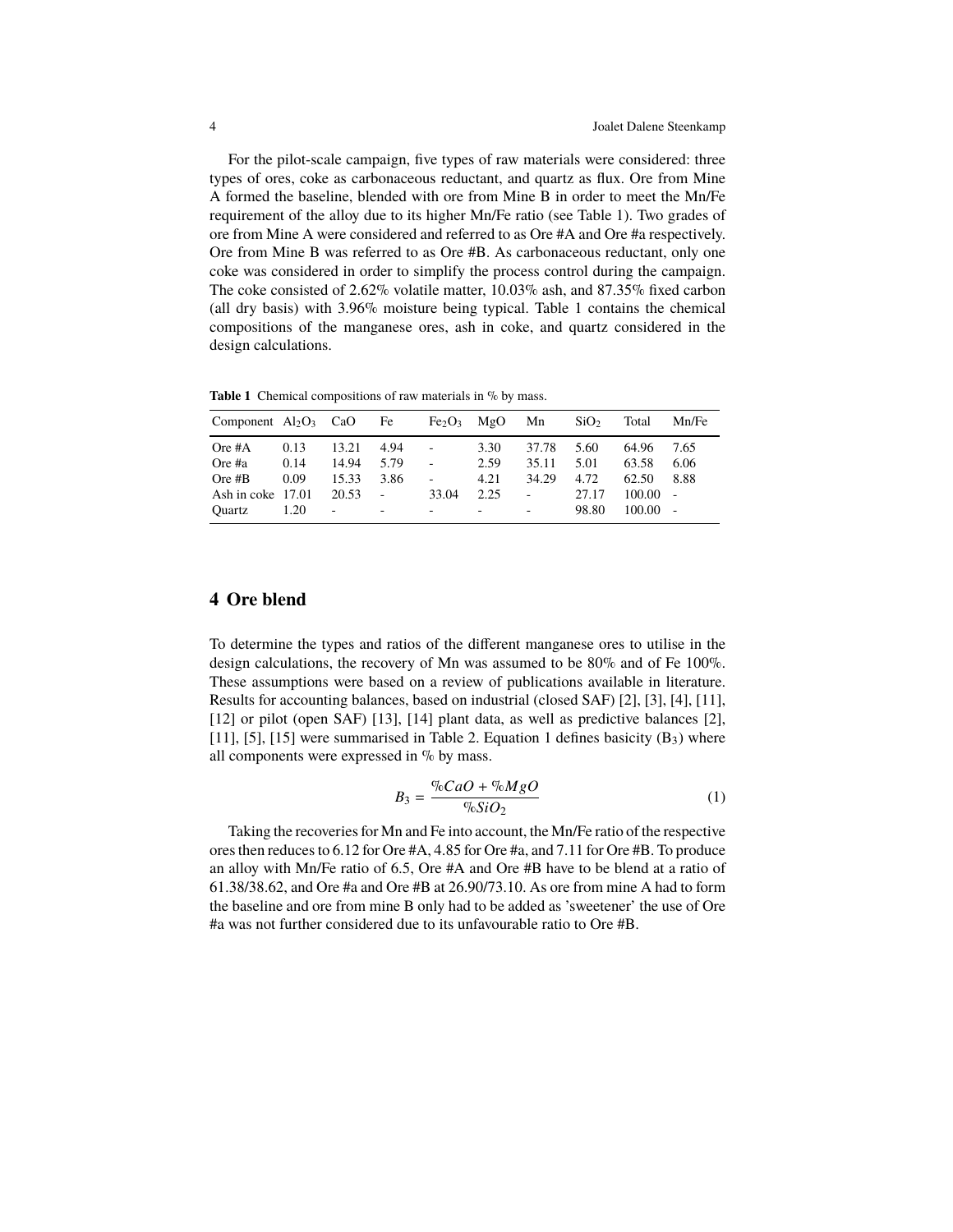| all instances except for *[11]                                                                                | ] where raw materials were preheated to 600°C using an external rotary kiln. Where applicable, mass percent applies                                                                                                                                                                                                                                                                                                                                                                                                                                                                                                                                                                                                                                                                                                   |                  |                |                |                      |                         |                             |                                   | Table 2 Summary of relevant parameters for mass and energy balance calculations mentioned in literature where raw material input temperatures were 25°C in |
|---------------------------------------------------------------------------------------------------------------|-----------------------------------------------------------------------------------------------------------------------------------------------------------------------------------------------------------------------------------------------------------------------------------------------------------------------------------------------------------------------------------------------------------------------------------------------------------------------------------------------------------------------------------------------------------------------------------------------------------------------------------------------------------------------------------------------------------------------------------------------------------------------------------------------------------------------|------------------|----------------|----------------|----------------------|-------------------------|-----------------------------|-----------------------------------|------------------------------------------------------------------------------------------------------------------------------------------------------------|
| Reference                                                                                                     | Unit                                                                                                                                                                                                                                                                                                                                                                                                                                                                                                                                                                                                                                                                                                                                                                                                                  | $\boxed{2}$      | $\boxed{3}$    | $\overline{4}$ | $\Xi$                | $[14]$                  | $[13]$                      | $\begin{bmatrix} 5 \end{bmatrix}$ | $[15]$                                                                                                                                                     |
| $\ensuremath{\mathsf{M}}\xspace$ n <sub>Rec</sub><br>$\rm Fe_{Rec}$                                           | $[\%]$<br>$[\%] % \begin{center} % \includegraphics[width=\textwidth]{figures/fig_10.pdf} \end{center} % \vspace{-1em} \caption{The figure shows the \textit{Stab} model. % \label{fig:Stab}$                                                                                                                                                                                                                                                                                                                                                                                                                                                                                                                                                                                                                         | $70 - 80$<br>100 | $^{100}$<br>82 |                | $\overline{8}$<br>85 | $80 - 100$<br>$43 - 68$ | $82 - 83$<br>100            |                                   |                                                                                                                                                            |
| $\ensuremath{\mathsf{MnFe}}$ $\ensuremath{\mathsf{O}}$ $\ensuremath{\mathsf{r}}$<br>$\ensuremath{\mathsf{e}}$ | $[\% \sqrt{\%}]$                                                                                                                                                                                                                                                                                                                                                                                                                                                                                                                                                                                                                                                                                                                                                                                                      | $\frac{6}{1}$    |                |                |                      | $> 6.2$                 | 5.4                         |                                   | $1.0 - 2.7$                                                                                                                                                |
| CExcess                                                                                                       | $[\%] % \begin{center} % \includegraphics[width=\textwidth]{images/Traj_4.png} % \end{center} % \caption{The first two different values of the parameter $\Sigma$ and $\Delta$ are the same as in Figure~\ref{fig:map}(a) and the first two different values of the parameter $\Sigma$ and $\Delta$ are the same as in Figure~\ref{fig:map}(b) and the second two different values of the parameter $\Sigma$ and $\Delta$ are the same as in Figure~\ref{fig:map}(c) and the second two different values of the parameter $\Sigma$ and $\Delta$ are the same as in Figure~\ref{fig:map}(d) and the third two different values of the parameter $\Sigma$ and $\Delta$ are the same as in Figure~\ref{fig:map}(e) and the third two different values of the parameter $\Sigma$ and $\Delta$ are the same as inFigure~\$ |                  |                | $10 - 30$      |                      | $\frac{10}{10}$         |                             |                                   |                                                                                                                                                            |
| Energy Predict                                                                                                | $MWh$ ton alloy] $2.196$                                                                                                                                                                                                                                                                                                                                                                                                                                                                                                                                                                                                                                                                                                                                                                                              |                  | 2.207          | 2.3            | $(*1.878)$<br>2.413  |                         | 3.15                        |                                   | $1.924 - 3.001$                                                                                                                                            |
| Energy Actual                                                                                                 | [MWh/ton alloy]                                                                                                                                                                                                                                                                                                                                                                                                                                                                                                                                                                                                                                                                                                                                                                                                       | $2.5 - 3.5$      | 2.2            | $2.1 - 2.3$    | $\overline{2.0}$     |                         |                             | 2.7                               |                                                                                                                                                            |
| Energy Lost                                                                                                   | $[% \begin{matrix} \mathcal{A}_{\mathcal{A}} & \mathcal{A}_{\mathcal{A}} \\ \mathcal{A}_{\mathcal{A}} & \mathcal{A}_{\mathcal{A}} \end{matrix} \bigr]$                                                                                                                                                                                                                                                                                                                                                                                                                                                                                                                                                                                                                                                                | $27(16-38)$ 20   |                |                |                      |                         |                             |                                   | $\overline{20}$                                                                                                                                            |
| $T_{AIloy}$                                                                                                   | $\overline{C}$                                                                                                                                                                                                                                                                                                                                                                                                                                                                                                                                                                                                                                                                                                                                                                                                        | 1500             | 1500           |                | 1500                 |                         | 1440, 1490,<br>1540         |                                   |                                                                                                                                                            |
| $I_{Slag}$                                                                                                    | $\overline{\text{C}}$                                                                                                                                                                                                                                                                                                                                                                                                                                                                                                                                                                                                                                                                                                                                                                                                 | 1500             | 1500           |                | 1500                 |                         | 1440, 1490,<br>1540         |                                   | 1500                                                                                                                                                       |
| $T_{Gas}$                                                                                                     | $\overline{\circ}$                                                                                                                                                                                                                                                                                                                                                                                                                                                                                                                                                                                                                                                                                                                                                                                                    | $200 - 500$      | 200            |                | 400                  |                         |                             |                                   | 25                                                                                                                                                         |
| $MnOS$ $Ia$ g                                                                                                 |                                                                                                                                                                                                                                                                                                                                                                                                                                                                                                                                                                                                                                                                                                                                                                                                                       | 18.8             | 34.6           | $30\,$         | 45.6                 |                         | $15.1 - 32.0$ $25.5 - 27.4$ |                                   | $\overline{c}$                                                                                                                                             |
| B <sub>3</sub>                                                                                                |                                                                                                                                                                                                                                                                                                                                                                                                                                                                                                                                                                                                                                                                                                                                                                                                                       | $1.3 - 1.6$      | $\ddot{=}$     |                | $\ddot{0}$ .         | $\overline{1}$          | $\frac{13}{2}$              |                                   |                                                                                                                                                            |
|                                                                                                               |                                                                                                                                                                                                                                                                                                                                                                                                                                                                                                                                                                                                                                                                                                                                                                                                                       |                  |                |                |                      |                         |                             |                                   |                                                                                                                                                            |

Title Suppressed Due to Excessive Length 5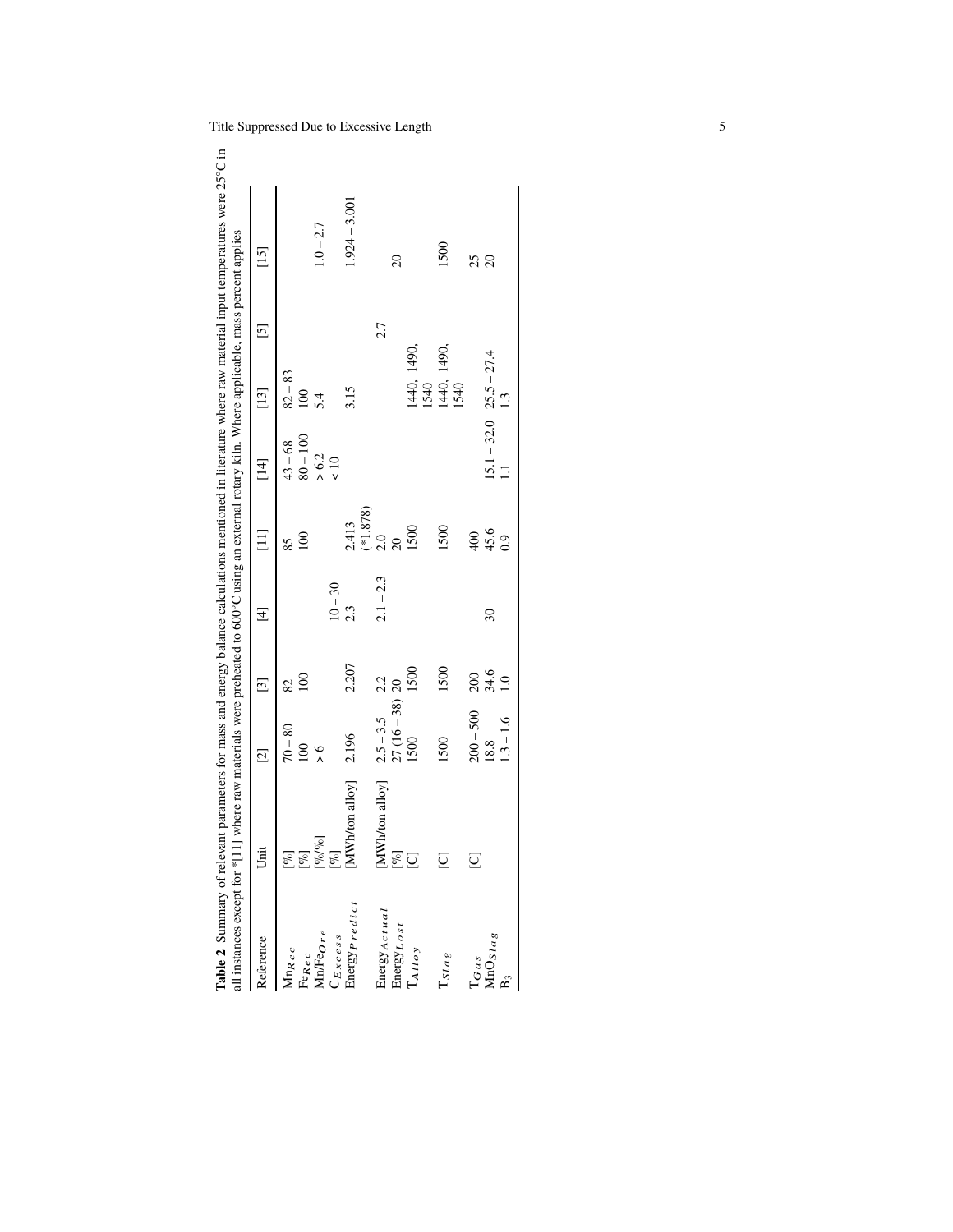## **5 Thermodynamic calculations**

As the South African process for the production of HCFeMn is considered to be near equilibrium [3], equilibrium mass and energy balance calculations were initially considered sufficient for design purposes, both in terms of the carbonaceous reductant and energy requirements.

The calculations were conducted in the Equilib module of the FactSage 7.2 thermodynamic software [16]. As solution databases, FToxid was applied for the oxide systems and a custom-made database (FeMn) [17] for the alloy systems. The pure specie database (FactPS) was also selected.

As the phase chemistry could play a role, the chemical analyses of the ores and reductant were converted to mineral phases available in the FactSage databases (see Table 3). The conversions were based on the following assumptions:

- 1. Braunite consisted of  $MnSiO<sub>3</sub>$  and  $3Mn<sub>2</sub>O<sub>3</sub>$ ; all  $SiO<sub>2</sub>$  present as  $MnSiO<sub>3</sub>$ .
- 2. Jacobsite consisted of MnFe $O_4$  and Fe is primarily present as MnFe $O_4$ .
- 3. Hausmanite consisted of  $Mn_3O_4$  and accounted for the remainder of the Mn.
- 4. Hematite consisted of  $Fe<sub>2</sub>O<sub>3</sub>$  and accounted for Fe when  $Mn<sub>3</sub>O<sub>4</sub>$  became negative.
- 5. Dolomite consisted of  $CaMg(CO<sub>3</sub>)<sub>2</sub>$  and contained all Mg.
- 6. Calcite consisted of  $CaCO<sub>3</sub>$  and accounted for the remainder of the Ca.
- 7. Volatile matter in the coke only consisted of CH4.

Each of these streams were predefined in the Mixture module of the FactSage 7.2 thermodynamic software. The ore streams were specified at two temperatures: 25°C and 600°C. In all calculations conducted in the Equilib module, the initial conditions of the phases were specified as indicated in Table 3.

In the Equilib module, all ideal gas species were selected as well as all pure solids and pure liquid species, with duplicates suppressed and the solution databases having priority over the pure specie database. For the oxide systems, all solution phases were selected, except in cases where more than one option existed, for which the A-phase was selected i.e. Slag-A. For the alloy system, all solution phases were selected. Equilibrium was calculated for normal and transition states.

Other input conditions were summarized in Table 4 on a case-by-case basis. The results of the calculations were summarised in Table 5 which can be found just before the sub-section on sensitivity analysis.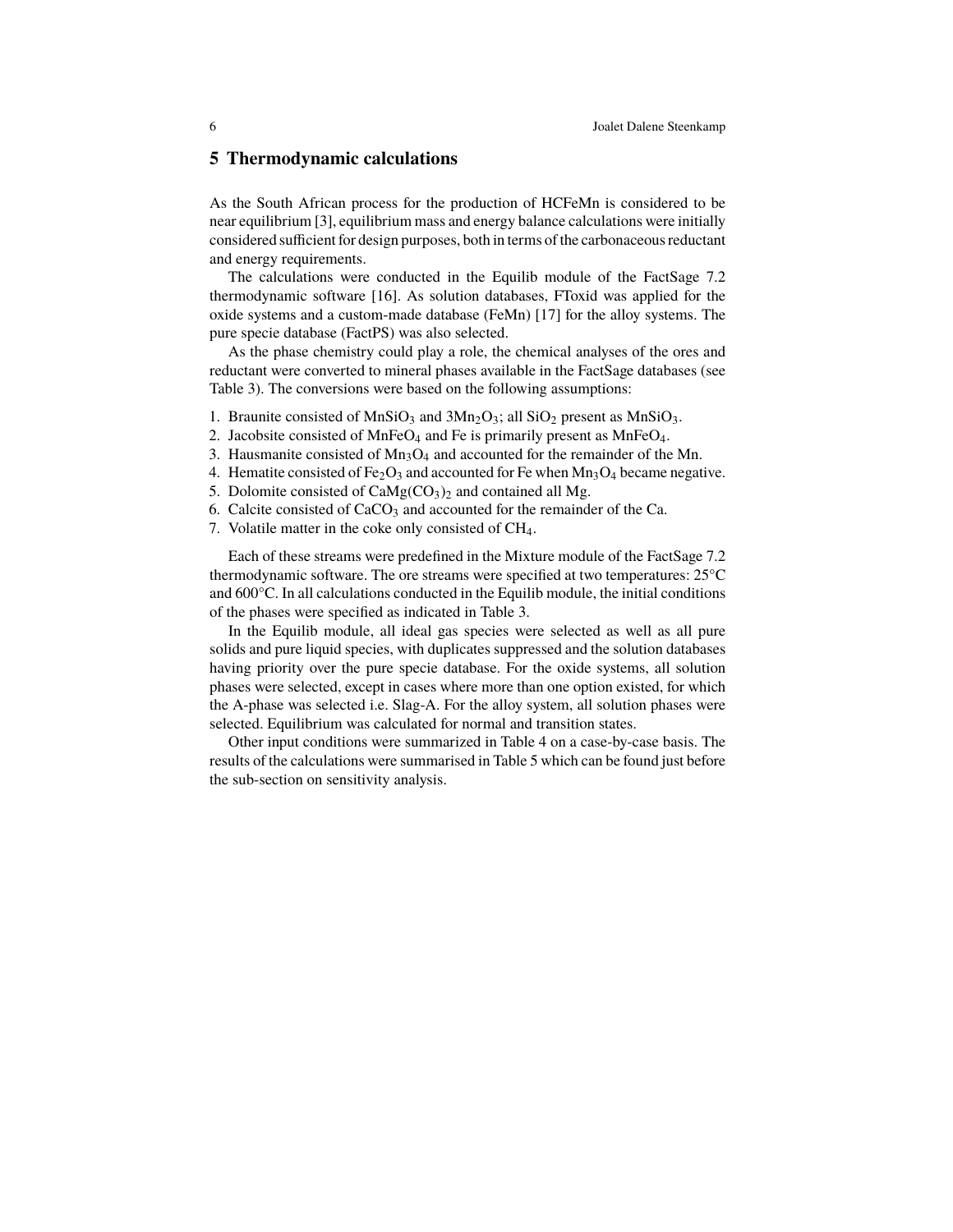|                                                                                                                         |                                                                                                                                                                                                                                                                       | 00.00 | 100.00 | $\frac{100.00}{100.00}$          |              | 100.00             | 100.00          |               |                         |        |    |                                                                                           |  |
|-------------------------------------------------------------------------------------------------------------------------|-----------------------------------------------------------------------------------------------------------------------------------------------------------------------------------------------------------------------------------------------------------------------|-------|--------|----------------------------------|--------------|--------------------|-----------------|---------------|-------------------------|--------|----|-------------------------------------------------------------------------------------------|--|
|                                                                                                                         | Total                                                                                                                                                                                                                                                                 |       |        |                                  |              |                    |                 |               |                         |        |    |                                                                                           |  |
|                                                                                                                         |                                                                                                                                                                                                                                                                       |       |        |                                  |              | $\frac{98.8}{2.6}$ |                 | solid-1       | quartz(1                | FactPS | 25 |                                                                                           |  |
|                                                                                                                         |                                                                                                                                                                                                                                                                       |       |        | 5.86<br>7.93<br>7.93             |              |                    |                 |               |                         |        |    | FactPS FactPS<br>25 25<br>25 25<br>600 600                                                |  |
|                                                                                                                         |                                                                                                                                                                                                                                                                       |       |        |                                  | 2.85<br>3.97 |                    |                 | solid-1 solid | solid-A                 |        |    |                                                                                           |  |
|                                                                                                                         |                                                                                                                                                                                                                                                                       |       |        | 41.53<br>54.77<br>58.83<br>48.83 |              |                    |                 | solid-1       | bixbyite                |        |    | FToxid<br>25<br>600                                                                       |  |
|                                                                                                                         |                                                                                                                                                                                                                                                                       |       |        | 11.49<br>15.15<br>13.51<br>13.51 |              |                    |                 | solid         | rhodonite               |        |    | FToxid<br>25<br>600                                                                       |  |
| ters for thermodynamic calculations in FactSage 7.2 - composition normalised i.e. mass in grams equals per cent by mass | CaO CaCO <sub>3</sub> CH <sub>4</sub> Fe <sub>2</sub> O <sub>3</sub> H <sub>2</sub> O MgO (Ca,Mg)(CO <sub>3</sub> ) <sub>2</sub> MnO.SiO <sub>2</sub> Mn <sub>2</sub> O <sub>3</sub> Mn <sub>3</sub> O <sub>4</sub> MnFe <sub>2</sub> O <sub>4</sub> SiO <sub>2</sub> | 16.56 |        | 21.16                            |              |                    |                 |               |                         |        |    |                                                                                           |  |
|                                                                                                                         |                                                                                                                                                                                                                                                                       |       | 4.09   |                                  | 5.53         |                    | 0.2             |               | solid<br>peri-<br>clase |        |    |                                                                                           |  |
|                                                                                                                         |                                                                                                                                                                                                                                                                       |       |        |                                  |              |                    | $\frac{4.0}{4}$ | liquid        |                         |        |    |                                                                                           |  |
|                                                                                                                         |                                                                                                                                                                                                                                                                       | 1.35  | 1.77   |                                  |              |                    | 3.2             | solid-1       | hematite                |        |    | FacePS FToxid FacePS FToxid -<br>25 25 25 25 2<br>25 25 25 2<br>25 25 25 2<br>600 - 600 6 |  |
|                                                                                                                         |                                                                                                                                                                                                                                                                       |       |        |                                  |              |                    |                 | $2.5$<br>gas  |                         |        |    |                                                                                           |  |
|                                                                                                                         |                                                                                                                                                                                                                                                                       | 23.15 |        | 25.47                            |              |                    |                 |               |                         |        |    | 388                                                                                       |  |
|                                                                                                                         |                                                                                                                                                                                                                                                                       |       | 16.39  |                                  | 20.12        |                    | $\overline{c}$  | solid         | te(s) lime              | FToxid | 25 | $\frac{25}{600}$                                                                          |  |
|                                                                                                                         |                                                                                                                                                                                                                                                                       |       |        |                                  |              |                    |                 |               |                         |        |    | Fe <b>Mn</b><br>ಏ ಏ<br>ಏ                                                                  |  |
|                                                                                                                         | Table 3 Inpurparameter<br>Item Al <sub>2</sub> O <sub>3</sub> C<br>1 0.12<br>2 0.16<br>4 0.12<br>5 1.2<br>5 1.2<br>5 1.2<br>6 1.6 83.9<br>7 solid-1 solid-1<br>7 solid-1                                                                                              |       |        |                                  |              |                    |                 |               |                         |        |    | FToxid<br>$25$<br>$25$<br>$600$                                                           |  |
|                                                                                                                         |                                                                                                                                                                                                                                                                       |       |        |                                  |              |                    |                 |               |                         |        |    | $\circ$ $\approx$ $\approx$                                                               |  |

Where items are: Where items are: 1. Ore #A with calcite and dolomite

2. Ore #A with CaO and  $MgO$ <br>  $\therefore$   $\therefore$   $\therefore$   $\therefore$ 

3. Ore #B with calcite and dolomite

4. Ore #B with CaO and MgO  $\epsilon$ 

5. Quartz 6. Coke

7. Phase selected in FactSage

8. Database selected in FactSage

9. Temperature #1 [°C] - All raw materials 10. Temperature #2 [°C] - Coke and quartz

11. Temperature #2 [°C] - Ore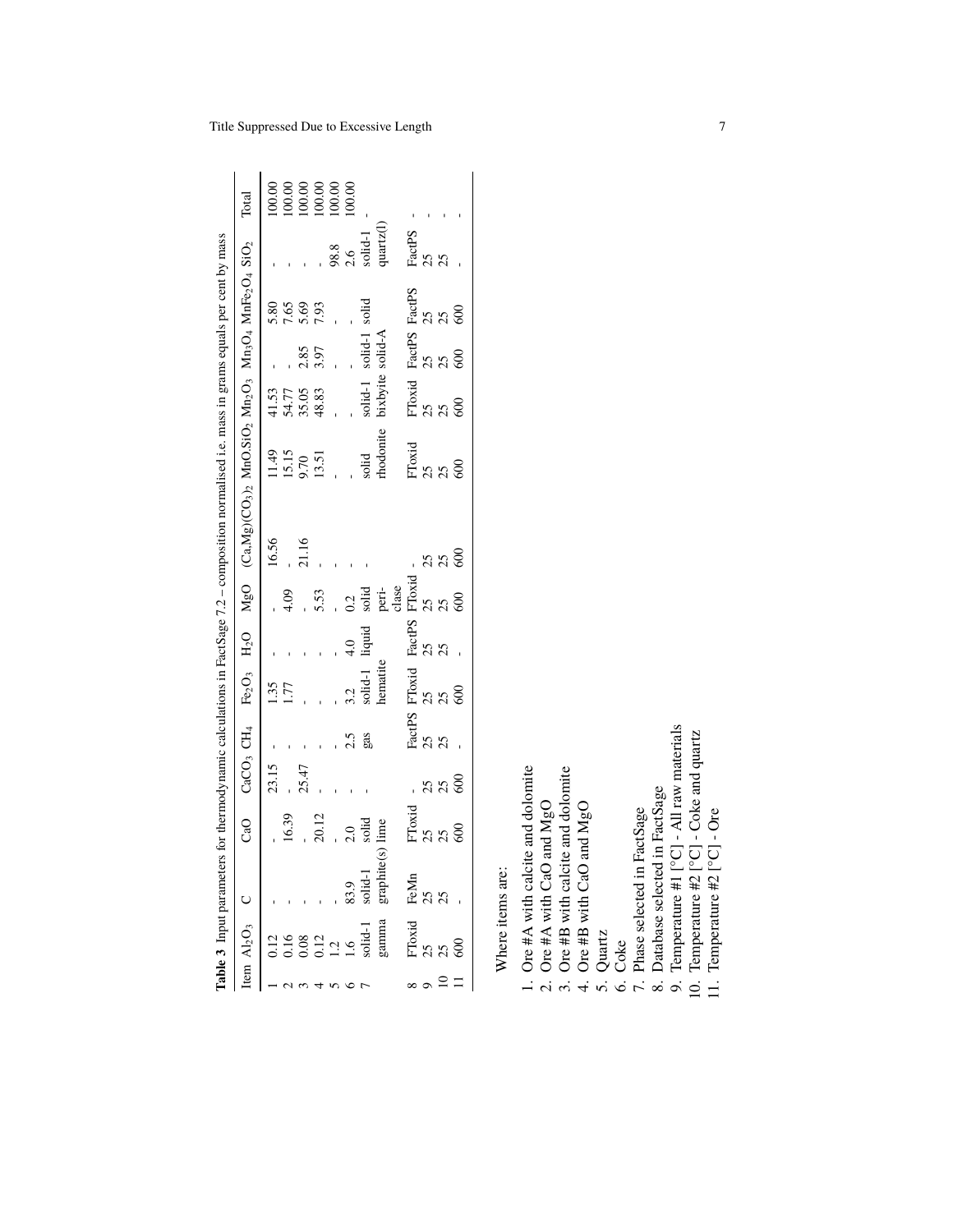|      | the variables that changed |                                         |                       |             |                           | from the previous case, was indicated in <i>italics</i> for each case |                     |                          |           |                     |                             |                      |  |
|------|----------------------------|-----------------------------------------|-----------------------|-------------|---------------------------|-----------------------------------------------------------------------|---------------------|--------------------------|-----------|---------------------|-----------------------------|----------------------|--|
| Case | ු<br>Ore $#A$              | $\Xi$<br>$\sim$<br>Ore # $\overline{1}$ | Quartz [g]            | ු<br>Coke I | $\Xi$<br>H <sub>2</sub> O | $\mathrm{T}_{M\,i\,x\,A/B}$                                           | $\mathrm{T}_{MixC}$ | $\mathrm{T}_{M\,ix\,D}$  | $T_{H2O}$ | $\mathbf{T}_{Slag}$ | $T_{Gas}$                   | $\mathrm{T}_{AIloy}$ |  |
|      |                            |                                         |                       |             |                           |                                                                       |                     |                          |           | 500                 |                             |                      |  |
|      |                            |                                         |                       |             |                           |                                                                       |                     |                          |           |                     |                             |                      |  |
|      |                            |                                         | $\frac{12.86}{12.86}$ |             |                           |                                                                       |                     | nnnnnnnnnnnnnnnnnnnnnnnn |           | 500                 | 888888888888888888888888888 |                      |  |
|      |                            |                                         |                       |             |                           |                                                                       | $\mathcal{S}$       |                          |           |                     |                             |                      |  |
|      |                            |                                         |                       |             |                           |                                                                       |                     |                          |           |                     |                             |                      |  |
|      |                            |                                         |                       |             |                           |                                                                       |                     |                          |           |                     |                             |                      |  |
|      |                            |                                         |                       |             |                           |                                                                       |                     |                          |           |                     |                             |                      |  |
|      |                            |                                         |                       |             |                           |                                                                       |                     |                          |           |                     |                             |                      |  |
|      |                            |                                         |                       |             |                           |                                                                       |                     |                          |           |                     |                             |                      |  |
|      |                            |                                         |                       |             |                           |                                                                       |                     |                          |           |                     |                             |                      |  |
|      |                            |                                         |                       |             |                           |                                                                       |                     |                          |           |                     |                             |                      |  |
|      |                            |                                         |                       |             |                           |                                                                       |                     |                          |           |                     |                             |                      |  |
|      |                            |                                         |                       |             |                           |                                                                       |                     |                          |           |                     |                             |                      |  |
|      |                            |                                         |                       |             |                           |                                                                       |                     |                          |           |                     |                             |                      |  |
|      |                            |                                         |                       |             |                           |                                                                       |                     |                          |           |                     |                             |                      |  |
|      |                            |                                         |                       |             |                           |                                                                       |                     |                          |           |                     |                             |                      |  |
|      |                            |                                         |                       |             |                           |                                                                       |                     |                          |           |                     |                             |                      |  |
|      |                            |                                         |                       |             |                           |                                                                       |                     |                          |           |                     |                             |                      |  |
|      |                            |                                         |                       |             |                           |                                                                       |                     |                          |           |                     |                             |                      |  |
|      |                            |                                         |                       |             |                           |                                                                       |                     |                          |           |                     |                             |                      |  |
|      |                            |                                         |                       |             |                           |                                                                       |                     |                          |           |                     |                             |                      |  |
|      |                            |                                         |                       |             |                           |                                                                       |                     |                          |           |                     |                             |                      |  |
|      |                            |                                         |                       |             | $288$<br>$288$            |                                                                       |                     |                          |           |                     |                             |                      |  |
|      |                            |                                         |                       |             |                           |                                                                       |                     |                          |           |                     |                             |                      |  |
|      |                            |                                         |                       |             |                           |                                                                       |                     |                          |           |                     |                             |                      |  |

#25 61.38 38.62 10.24 23.06 *8.00* 25 25 25 25 1500 800 1400

 $8.00\,$ 

23.06

10.24

38.62

61.38

 $#25$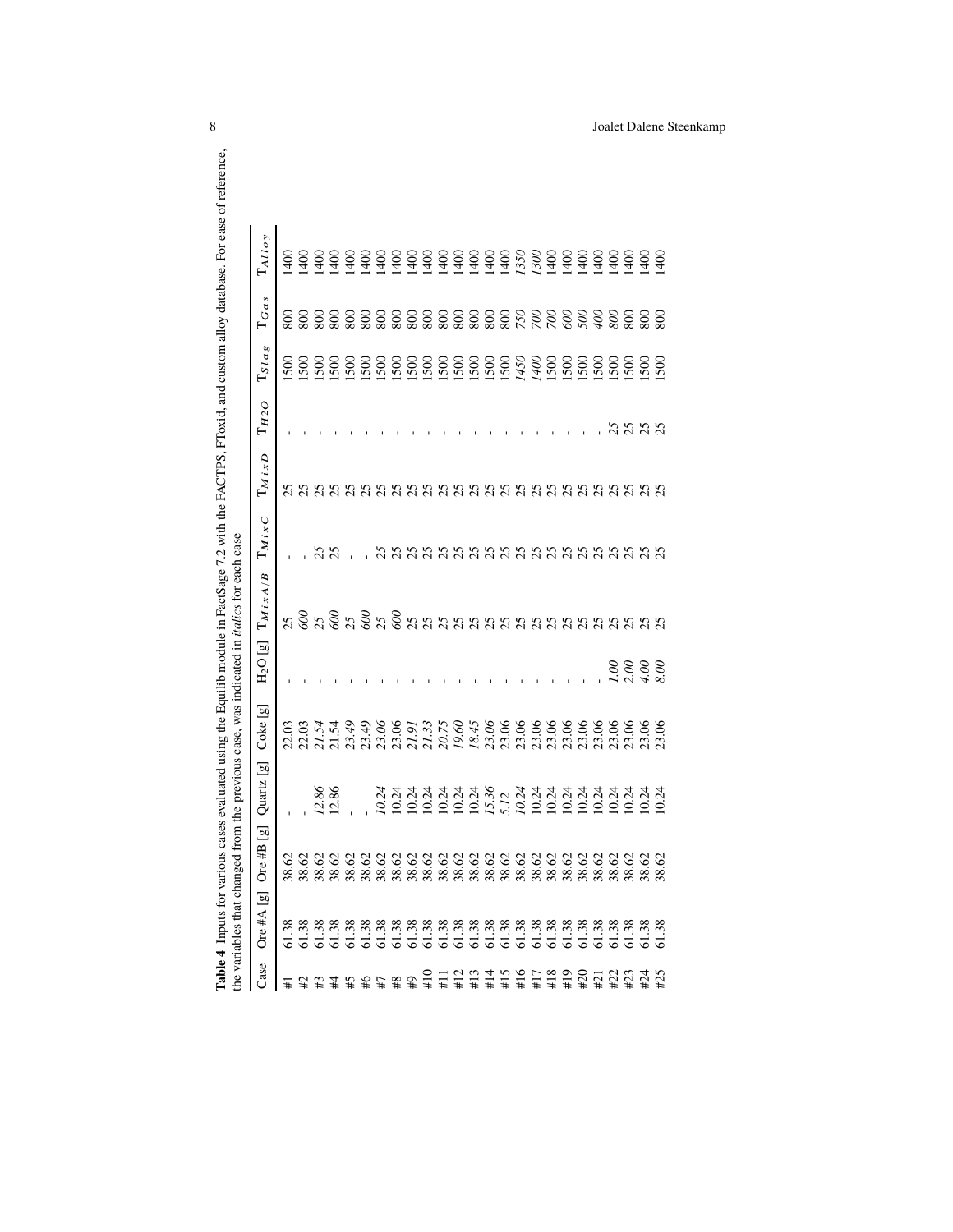#### **5.1 Stoichiometric reductant requirement**

As a first iteration, a flux-less operation was analysed by reacting 100 g of ore blend with  $0 - 100$  g coke, at intervals of 10 g at 1500°C. Two cases were evaluated. In Case #1, all input materials were considered to be at 25°C. In Case #2, the ore blend were input at 600°C and coke and quartz at 25°C. Products were produced at 1500°C.

The results were analysed in terms of mass of alloy (FEMN-Liqu) and graphite (FEMN-C(s)) phases formed per 100 g ore blend, as a function of coke additions. The reductant requirement was estimated as the point just before the formation of graphite as reaction product, as it was assumed that the formation of graphite indicated a surplus of coke. For both Case #1 and Case #2, 22.03 g of coke is required per 100 g of ore blend forming 38.87 g of alloy. Preheating of the ore streams neither influenced the reductant requirement nor the formation of alloy phase.

#### **5.2 Process energy requirement at equilibrium**

To determine the process energy requirements, the thermodynamic calculations in FactSage 7.2 were done in three steps:

- 1. In the first step, the phases produced at 1500°C when reacting Ore #A and Ore #B, and coke were calculated. Also calculated, was the energy required to produce these phases at 1500°C. The amounts and compositions of the gas and alloy phases produced were saved as streams to be used in subsequent calculations.
- 2. In the second step, the phases produced and energy required when cooling the gas to 800°C were calculated. This was done to quantify the effect of the gas cooling, as it percolates through the burden, on the energy required.
- 3. In the final step, the phases produced and energy required when cooling the alloy to 1400°C were calculated. This was done to quantify the effect of alloy typically leaving the process at a lower temperature, on the energy required.

The process energy requirements for Case #1 and Case #2 calculated in this manner were 3.301 and 2.932 MWh/ton alloy respectively.

#### **5.3 Calculated Mn and Fe recovery**

From the results of the calculations in FactSage 7.2, the amount of alloy produced as well as the composition and Mn/Fe ratio of the alloy was derived. The recoveries of Mn and Fe at equilibrium conditions were calculated as follows:

1. The molar compositions of each of the phases formed were extracted from the dataset.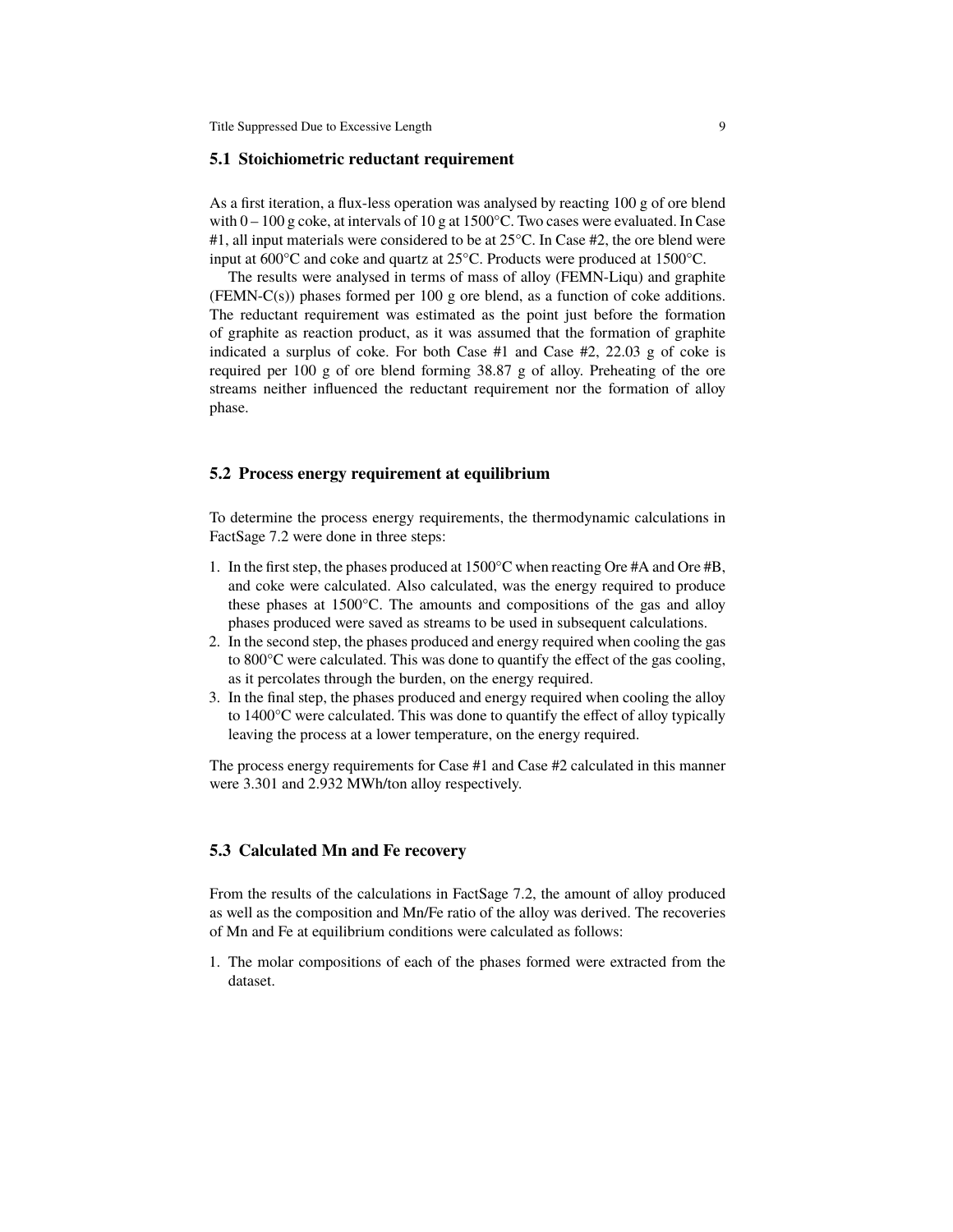- 2. From the set of results, the number of moles of Fe and number of moles of Mn per phase was derived, totalized, and the recovery of the Fe and Mn to the alloy phase calculated.
- 3. Calculated in this manner, the mass and molar recovery will be the same.

### **5.4 Flux requirement**

The other product phases that formed for both Case #1 and Case #2, were 40.9% gas, 1.7% liquid slag, and two types of solid phases: 12.5% monoxide and 12.5%  $(Ca, Mg, Mn)<sub>2</sub>SiO<sub>4</sub>$ . Of the monoxide phase formed, 1.0% was associated with the gas phase formation, the remainder of the oxide phases would be considered as 'slag' phase. The 'slag' / alloy mass ratio is calculated at 0.9, which is similar to the 0.8 typically associated with South African operations [18] or pilot-scale testwork [13]. The solids content of the 'slag' phase is very high at 93.5% by mass, which means that the 'slag' will not be able to tap from the furnace and 'slag'/alloy separation will be difficult amongst other problems.

At South African operations, quartz is used as a flux and is also considered here. The calculations in FactSage 7.2, were based on Case #1, to which  $0 \text{ g} - 20 \text{ g}$ quartz was added at 2 g intervals, with equilibrium calculated at 1500°C. The quartz requirement is estimated as the point where no solids (excluding graphite) is formed as reaction product and was found to be 12.86 g quartz per 100 g ore blend. The reductant requirement will also be less as indicated by the formation of graphite. To account for the effect of flux addition, the results obtained for Case #1 were subsequently revised as Case #3 and Case #2 as Case #4, taking the reduction in reductant requirement into account.

#### **5.5 Revising raw material phase composition**

Comparing the results obtained for Cases #1 to #4 in terms of energy required, the results were significantly higher than those published in literature (see Table 2). The results reported in literature varied between 1.8 – 3.2 MWh/ton of alloy whilst the energy required for Cases #1 to #4 ranged between 2.9 and 3.6 MWh/ton of alloy. It was therefore was decided to disregard the energy required for the decompositioning of calcite (CaCO<sub>3</sub>) and dolomite (CaMg(CO<sub>3</sub>)<sub>2</sub>). Dolomite still contained all MgO but it now consisted of CaO and MgO in a molar ratio of 1:1. Calcite accounted for the remainder of the CaO and consisted of CaO only. The calculations for Cases #1 to #4 were subsquently revised as Cases #5 to #8.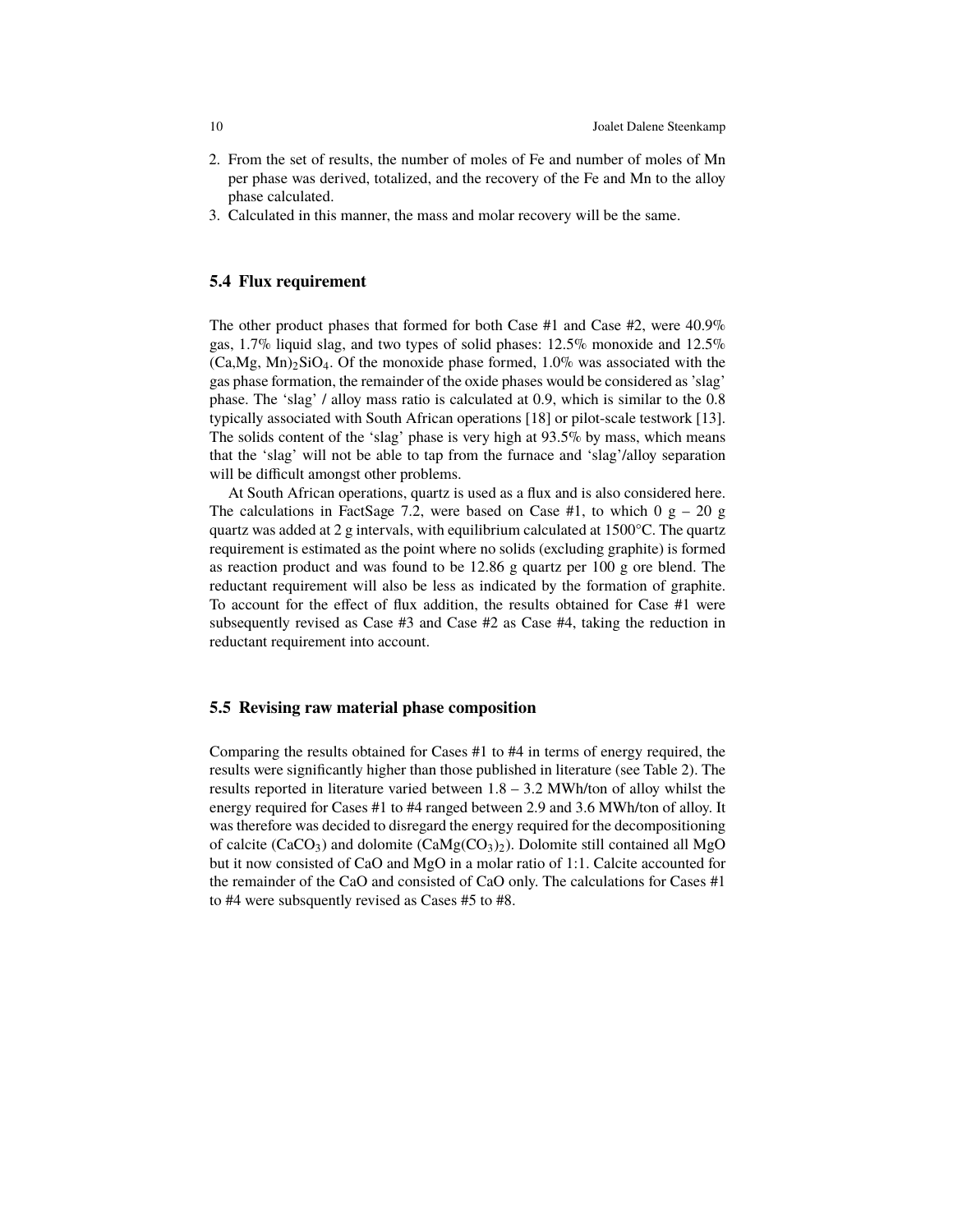|                                                                                                                                                   | Table 5 Results of various<br>mass percent applies |                                 |                      |                 |                                   |                                                                                           |                           |                            |                                     |                    |                                  |                                                                                                       | cases evaluated using the Equilib module in FactSage 7.2 with the FACTPS, FToxid, and custom alloy database. Where applicable, |                                  |
|---------------------------------------------------------------------------------------------------------------------------------------------------|----------------------------------------------------|---------------------------------|----------------------|-----------------|-----------------------------------|-------------------------------------------------------------------------------------------|---------------------------|----------------------------|-------------------------------------|--------------------|----------------------------------|-------------------------------------------------------------------------------------------------------|--------------------------------------------------------------------------------------------------------------------------------|----------------------------------|
| Case                                                                                                                                              | <b>MWh/ton</b><br>Energy<br>ore                    | ⊟<br>MWh/to<br>Energy<br>alloy] | Alloy<br>$\boxed{g}$ | $[\mathcal{R}]$ | MnAlloy Fealloy<br>$[\mathbb{Z}]$ | $\operatorname{Si}_{Alloy}$<br>$\begin{bmatrix} \mathcal{A} \\ \mathcal{B} \end{bmatrix}$ | $\frac{C_{AI o y}}{[\%]}$ | Mn/Fe<br>g/g               | $\frac{\text{Mn}_\text{Rec}}{[\%]}$ | Fe $_{Rec}$<br>[%] | Slag/Alloy<br>$[g/\overline{g}]$ | $MnOS$ $aS$<br>$[\%]$                                                                                 | Solids y a g                                                                                                                   | B3                               |
| $\pm$                                                                                                                                             | 279                                                | 3.301                           |                      |                 |                                   |                                                                                           |                           |                            |                                     | S                  |                                  |                                                                                                       |                                                                                                                                |                                  |
|                                                                                                                                                   | .137                                               |                                 |                      |                 |                                   |                                                                                           |                           | 8.383<br>8.383<br>7.39     | X X                                 | $\mathbf{S}$       | 0.79<br>0.79                     | 11 11 20 20 20 20 30 4 4 50 21 22 30 10 11 22 30 20 30 21 21 21 21 21 21 21 21 22 22 23 24 25 26 27 2 |                                                                                                                                | 3.73<br>3.73                     |
|                                                                                                                                                   |                                                    |                                 |                      |                 |                                   |                                                                                           |                           |                            |                                     | 88                 |                                  |                                                                                                       |                                                                                                                                |                                  |
|                                                                                                                                                   |                                                    |                                 |                      |                 |                                   |                                                                                           |                           |                            |                                     |                    |                                  |                                                                                                       |                                                                                                                                |                                  |
|                                                                                                                                                   |                                                    |                                 |                      |                 |                                   |                                                                                           |                           | 8.77<br>8.8<br>8.8         | 22555335222                         | $\overline{8}$     |                                  |                                                                                                       |                                                                                                                                |                                  |
|                                                                                                                                                   |                                                    |                                 |                      |                 |                                   |                                                                                           | 7 7 1<br>7 7 1 1          |                            |                                     | $\overline{8}$     |                                  |                                                                                                       |                                                                                                                                |                                  |
|                                                                                                                                                   |                                                    |                                 |                      |                 |                                   |                                                                                           |                           |                            |                                     | $\overline{6}$     |                                  |                                                                                                       |                                                                                                                                |                                  |
|                                                                                                                                                   |                                                    |                                 |                      |                 |                                   |                                                                                           | 7.5                       |                            |                                     | $\geq$             |                                  |                                                                                                       |                                                                                                                                |                                  |
| $\overline{4}$                                                                                                                                    |                                                    |                                 |                      |                 |                                   |                                                                                           |                           | 23<br>235525777<br>2367778 |                                     | $rac{8}{2}$        |                                  |                                                                                                       |                                                                                                                                |                                  |
| #10                                                                                                                                               |                                                    |                                 |                      |                 |                                   |                                                                                           | $\overline{61}$           |                            |                                     |                    |                                  |                                                                                                       |                                                                                                                                |                                  |
| $\frac{11}{11}$                                                                                                                                   |                                                    |                                 |                      |                 |                                   | $\overline{5}$                                                                            | $\frac{8}{5}$ .           |                            |                                     | $\geq$             |                                  |                                                                                                       |                                                                                                                                | $\frac{54}{3}$                   |
| $\begin{array}{c}\n\text{#} \quad 11 \quad 7 \\ \text{#} \quad 11 \quad 7 \\ \text{#} \quad 11 \quad 6 \\ \text{#} \quad 11 \quad 6\n\end{array}$ |                                                    |                                 |                      |                 |                                   |                                                                                           |                           |                            |                                     | 100                |                                  |                                                                                                       |                                                                                                                                | $\frac{33}{2}$                   |
|                                                                                                                                                   |                                                    |                                 |                      |                 |                                   | $\overline{0}$ .                                                                          | $\frac{6}{4}$             |                            |                                     | $\geq$             |                                  |                                                                                                       |                                                                                                                                |                                  |
|                                                                                                                                                   |                                                    |                                 |                      |                 |                                   | $\frac{0}{2}$ .                                                                           |                           |                            |                                     | $rac{8}{2}$        |                                  |                                                                                                       |                                                                                                                                |                                  |
|                                                                                                                                                   |                                                    |                                 |                      |                 |                                   |                                                                                           | 3<br>19999999558          |                            | 888888888522                        |                    |                                  |                                                                                                       |                                                                                                                                | $\ddot{a}$ $\ddot{a}$ $\ddot{a}$ |
|                                                                                                                                                   |                                                    |                                 |                      |                 |                                   | $\overline{0}$ .                                                                          |                           |                            |                                     | $\geq$             |                                  |                                                                                                       |                                                                                                                                |                                  |
| $+17$                                                                                                                                             |                                                    |                                 |                      |                 |                                   | 0.6                                                                                       |                           |                            |                                     | $\overline{5}$     |                                  |                                                                                                       |                                                                                                                                | $\frac{23}{13}$                  |
| #18                                                                                                                                               |                                                    |                                 |                      |                 |                                   |                                                                                           |                           |                            |                                     | $\geq$             |                                  |                                                                                                       |                                                                                                                                |                                  |
| #19                                                                                                                                               |                                                    |                                 |                      |                 |                                   | 0.66                                                                                      |                           | 544444<br>58888            |                                     | $\geq$             |                                  |                                                                                                       |                                                                                                                                | $\frac{38}{2}$                   |
| $+20$                                                                                                                                             |                                                    |                                 |                      |                 |                                   |                                                                                           |                           |                            |                                     | $\overline{8}$     |                                  |                                                                                                       |                                                                                                                                | $\ddot{38}$                      |
| $\overline{121}$                                                                                                                                  |                                                    |                                 |                      |                 |                                   |                                                                                           |                           |                            |                                     | $\overline{8}$     |                                  |                                                                                                       |                                                                                                                                | $\ddot{38}$                      |
| #22                                                                                                                                               | .196                                               |                                 |                      |                 |                                   | 3.30                                                                                      |                           | 8.27                       |                                     | $\overline{8}$     |                                  |                                                                                                       |                                                                                                                                | $\ddot{\mathcal{E}}$             |
| #23                                                                                                                                               | $rac{3}{211}$                                      |                                 |                      |                 |                                   |                                                                                           |                           |                            |                                     | $\overline{8}$     |                                  |                                                                                                       |                                                                                                                                |                                  |
| #24                                                                                                                                               |                                                    |                                 |                      |                 |                                   |                                                                                           |                           | $\frac{8.05}{7.48}$        |                                     | $\overline{8}$     |                                  |                                                                                                       |                                                                                                                                | $\mathbb{R}^d$                   |
| #25                                                                                                                                               | .218                                               |                                 |                      |                 |                                   |                                                                                           |                           |                            | S3                                  | $\epsilon$         |                                  |                                                                                                       |                                                                                                                                | $\ddot{3}$                       |

Title Suppressed Due to Excessive Length 11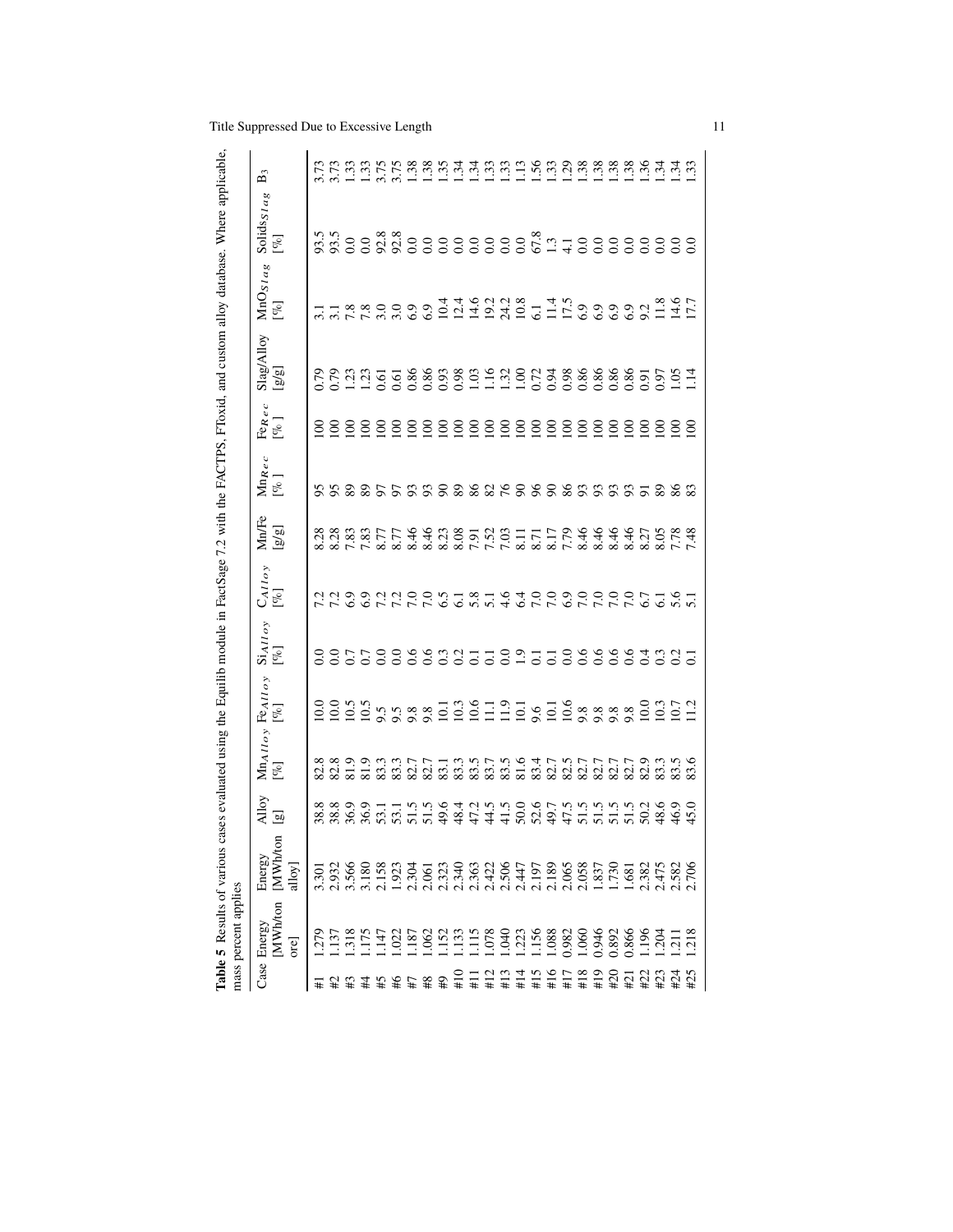#### **5.6 Sensitivity analysis**

A sensitivity analysis was conducted to study the effects of the changes listed below on the energy requirement, product amount and quality, manganese recovery, and amount of slag. Case #7 formed the base case for the analysis. The following changes were considered:

- 1. Reducing the amount of coke by 2.5, 5, 7.5, 10, 15, and 20% to account for the effect of reaction kinetics (Cases #9 to #13). As FactSage calculates the equilibrium conditions only, and it is known that the manganese reduction in HCFeMn production is not at equilibrium, the amount of coke fed to the process was reduced. According to the training material provided with the software, this is typically done when using FactSage for mass and energy balance calculations when processes are not at equilibrium.
- 2. Increasing and decreasing the amount of flux by 50% to study effect of flux additions on solids in slag (Cases #14 and #15).
- 3. Reducing the output temperatures of all products by  $50^{\circ}$ C and  $100^{\circ}$ C (Cases #16 and  $#17$ ), and the temperature of the off gas only at intervals of  $100^{\circ}$ C up to  $400^{\circ}$ C (Cases #18 to #21) to study effect of output temperatures.
- 4. Introducing moisture at intervals of 1g up to 8g to study the effect of moisture associated with wet ore (Cases #22 to #25).

The effect of the reduction on manganese recovery and energy required were presented in Figure 2(a). The conditions typical of operating conditions (80% recovery) will therefore probably be met at between  $15\%$  and  $20\%$  reduction in coke, which is within the range of excess carbon added typically for coke-bed management. For mass and energy balance calculation purposes, the stoichiometric reductant requirement was selected to be  $15\%$  less than the base case, i.e. 19.601 g / 100 g ore instead of 23.06  $g / 100 g$  ore. The associated increase in process energy requirement would be between 5.1% and 8.7%. The increase in process energy requirement, when expressed as MWh/ton alloy, was not due to an actual increase in energy but due to a decrease in alloy produced though as can be seen in Figure 2(b). The actual reduction in process energy requirement was also evident when expressed as MWh/ton ore.

The process energy requirement for the base case was calculated for ore and quartz on a dry basis. In reality, the ore fed into the SAF would probably contain some moisture. The effect of ore containing moisture on the process energy requirement was therefore calculated. Addition of moisture significantly influenced the process energy requirement as well as the manganese recovery (Figure 3(a)), with 4% moisture resulting in a 17.4% increase in process energy requirement and 11.7% decrease in manganese recovery. The increase in process energy requirement was partially due to an actual increase in process energy required as well as a reduction in the amount of alloy produced, as indicated in Figure 3(b).

The assumptions made about the product temperatures have a significant influence on the calculated process energy requirement. The effects of the reduction in product temperature and reduction in offgas temperature on the process energy requirement and manganese recovery are presented in Figure 4. As expected, the reduction in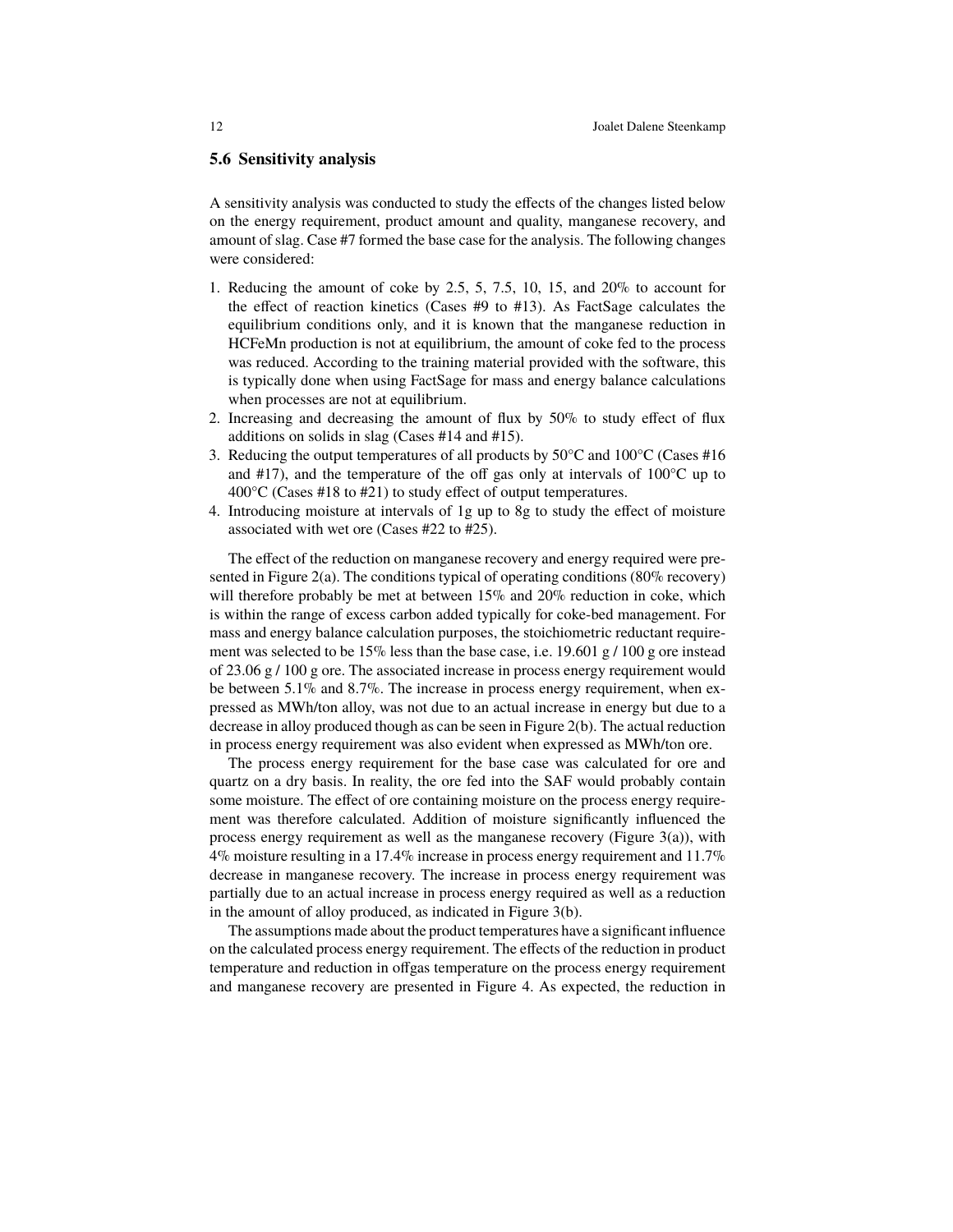

**Fig. 2** Effect of reduction in coke on (a) energy requirement and manganese recovery and (b) energy requirement and alloy produced, where the baseline was 23.06 g coke / 100 g ore (Case #7).



**Fig. 3** Effect of moisture addition on (a) energy requirement and manganese recovery and (b) energy requirement and alloy produced, where the baseline was  $0\%$  moisture  $/100$  g ore i.e. at increments of 1 g moisture / 100 g ore (Case #7).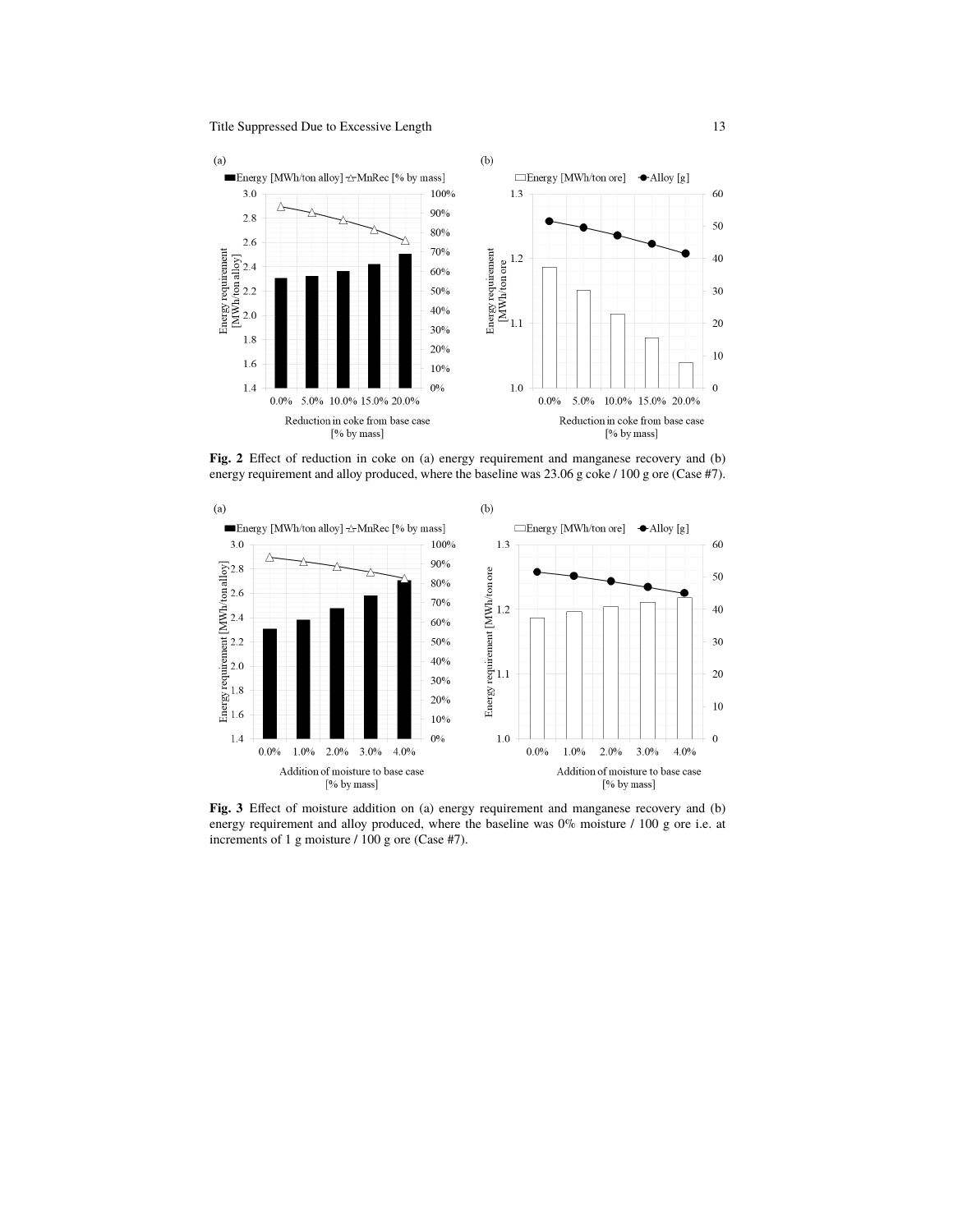temperature of all products will have a significant influence on both the process energy requirement as well as the manganese recovery, at reduction of 10.4% and 8.0% respectively for a reduction of  $100^{\circ}$ C (Figure 4(a)). Simultaneously, the solids content of the slag increases to  $4.1\%$ . The reduction in offgas temperature will have a significant influence on the process energy requirement (27% for a reduction of 400°C) but none on the manganese recovery (Figure 4(b)).



**Fig. 4** Effect of reduction in temperature of (a) slag, alloy, and offgas, and (b) offgas only on energy requirement and manganese recovery where the baseline was 1500°C for slag, 1400°C for alloy, and 800°C for offgas (Case #7).

# **6 Conclusion**

Based on the work presented here, the answers to the questions raised in the introduction are summarised here. The answers form the basis of the process flowsheet and equipment design during the basic engineering study:

- 1. The target alloy composition will be 78% Mn, 12% Fe, 7.5 % C, 1.2% Si, and a Mn/Fe ratio of 6.5
- 2. Four types of raw materials will be utilised, two manganese ores, one reductant, and one flux. The manganese ores will be Ore #A and Ore #B. Ore #A ore will consist of 37.78% Mn. 4.94% Fe, 0.13% Al2O3, 13.21% CaO, 3.30% MgO, and 5.6% SiO<sub>2</sub>. Ore #B will consist of 34.29% Mn. 3.86% Fe, 0.09% Al<sub>2</sub>O<sub>3</sub>, 15.33% CaO,  $4.21\%$  MgO, and  $4.72\%$  SiO<sub>2</sub>. The flux will be quartz and will consist of 1.2%  $\mathrm{Al}_2\mathrm{O}_3$  and 98.8% SiO<sub>2</sub>. The reductant will be coke and will consist of 2.62% volatile matter, 10.03% ash, and 87.33% fixed carbon - all determined on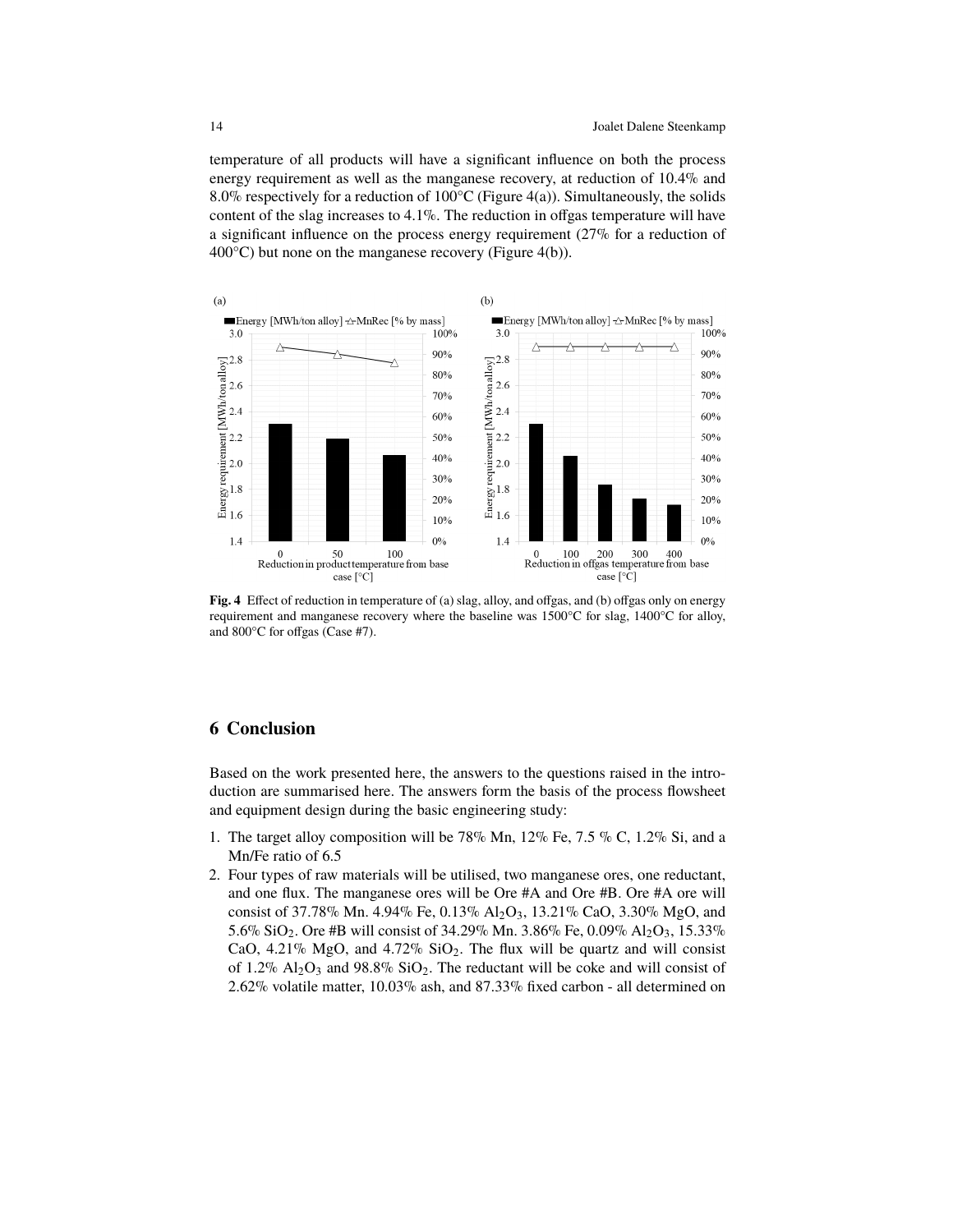a dry basis - and 3.96% moisture. The ash will consist of  $17.01\%$  Al<sub>2</sub>O<sub>3</sub>,  $20.52\%$ CaO, 33.04% Fe<sub>2</sub>O<sub>3</sub>, 2.25% MgO and 27.17% SiO<sub>2</sub>.

- 3. The two ores will be fed at a ratio of 61.38 to 38.62, Ore #A to Ore #B.
- 4. The reductant requirement will be  $19.601$  g  $/ 100$  g ore.
- 5. The flux requirement will be  $23.06 \text{ g} / 100 \text{ g}$  ore.
- 6. The process energy requirement under equilibrium conditions will be 1.187 MWh / ton ore or 2.304 MWh / ton alloy for cold feed, and 1.062 MWh / ton ore or 2.061 MWh / ton alloy for hot feed.

During the pilot-scale campaign, the values obtained for the predictive mass and energy balance will be confirmed through accounting mass and energy balances.

## **7 Acknowledgements**

The PreMa project is funded by the European Union's Horizon 2020 Research and Innovation Programme under Grant Agreement No 820561 and industry partners: Transalloys, Eramet, Ferroglobe, OFZ, and Outotec.

#### **References**

- 1. ASTM-A99, *Standard Specification for Ferromanganese*. West Conshohocken, PA, 2003: ASTM International, 2009.
- 2. A. Ahmed, H. Halfa, M. El-Fawakhry, H. El-Faramawy, and M. Eissa, "Parameters affecting energy consumption for producing high carbon ferromanganese in a closed submerged arc furnace," *International Journal of Iron and Steel Research*, vol. 21, no. 7, pp. 666–672, 2014.
- 3. S. Olsen, M. Tangstad, and T. Lindstad, *Production of manganese ferroalloys*. Trondheim, Norway: Tapir Academic Press, 2007.
- 4. K. Swamy, D. Robertson, P. Calvert, and D. Kozak, "Factors Affecting Carbon Consumption in the Production of High Carbon Ferromanganese," (Quebec City, Canada), pp. 293 – 301, 2001.
- 5. G. Healy, "Ferromanganese material and energy balances calculation of electrical resistance mix," in *Proceedings of the International Symposium on Ferrous and Non-Ferrous Alloy Processes*, (Hamilton, Canada), pp. 85–96, 1990.
- 6. L. Corathers, "Mineral commodity summaries 2017," tech. rep., U.S. Geological Survey, 2017.
- 7. N. Van Averbeke, "SAMI South Africa's Minerals Industry 2004-2005," tech. rep., Directorate: Mineral Economics, 2005.
- 8. B. Cairncross, N. Beukes, and J. Gutzmer, *The manganese adverture the South African manganese fields*. Associated Ore & Metal Corporation, 1997.
- 9. D. Chetty and J. Gutzmer, "Quantitative mineralogy to address energy consumption in smelting of ores from the Kalahari Manganese Field, South Africa," in *INFACON XV*, (Cape Town, South Africa), Feb. 2018.
- 10. J. Steenkamp, P. Maphutha, O. Makwarela, W. Banda, I. Thobadi, M. Sitefane, J. Gous, and J. Sutherland, "Silicomanganese production at Transalloys in the twenty-tens," *Journal of The Southern African Institute of Mining and Metallurgy*, vol. 118, pp. 309–320, Mar. 2018.
- 11. M. Tangstad and O. S.E., "The ferromanganese process- material and energy balance," (Trondheim, Norway), pp. 621–630, June 1995.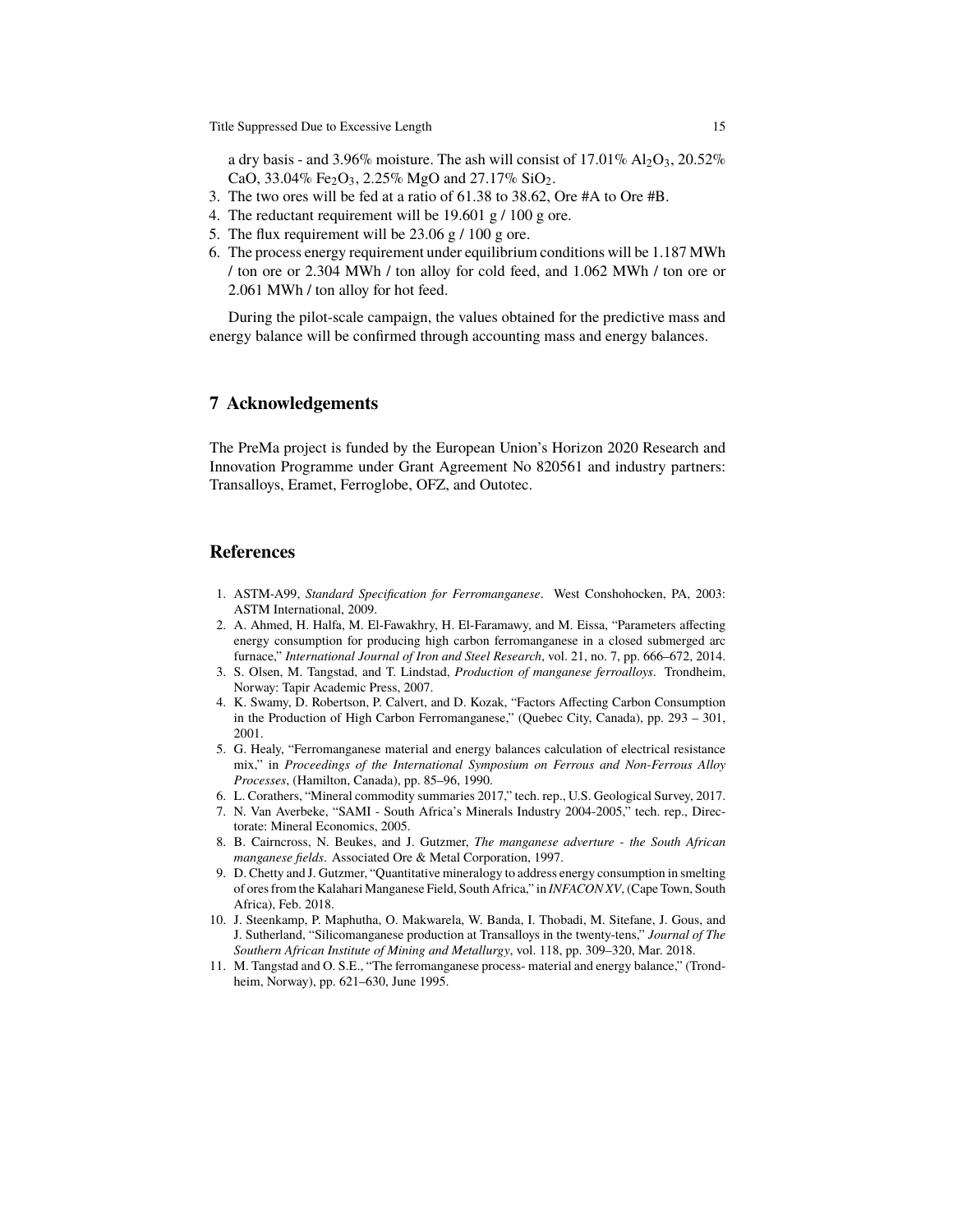- 12. M. Tangstad, K. Ichihara, and E. Ringdalen, "Pretreatment unit in ferromanganese production," in *Energy efficiency and environmental friendliness are the future of the global Ferroalloy industry*, (Kiev, Ukraine), pp. 99–106, June 2015.
- 13. H. Lagendijk, B. Xakalashe, T. Ligege, P. Ntikang, and K. Bisaka, "Comparing manganese ferroalloy smelting in pilot-scale AC and DC submerged-arc furnaces," in *Infacon XII: Sustainable future*, (Helsinki, Finland), pp. 497–508, 2010.
- 14. M. Eissa, S. Ghali, A. Ahmed, and H. El-Faramawy, "Optimum condition for smelting high carbon ferromanganese," *Ironmaking and Steelmaking*, Oct. 2011.
- 15. M. Kalenga, P. Xiaowei, and M. Tangstad, "Manganese alloys production: Impact of chemical compositions of raw materials on the energy and materials balance," in *Efficient technologies in ferroalloy industry*, (Almaty, Kazakhstan), pp. 647–654, June 2013.
- 16. C. Bale, E. Belisle, P. Chartrand, and S. Decterov, "FactSage thermochemical software and database, 2010-2016," *Elsevier*, vol. 54, pp. 35–53, Sept. 2016.
- 17. K. Tang and S. Olsen, "Computer simulation of equilibrium relations in manganese ferroalloy production," *Metallurgical and Materials Transactions B*, vol. 37, pp. 599–606, 2006.
- 18. J. Steenkamp, C. Hockaday, J. Gous, and T. Nzima, "Dissipation of electrical energy in submerged arc furnaces producing silicomanganese and high-carbon ferromanganese," *JOM*, vol. 69, no. 9, pp. 1712–1716, 2017.